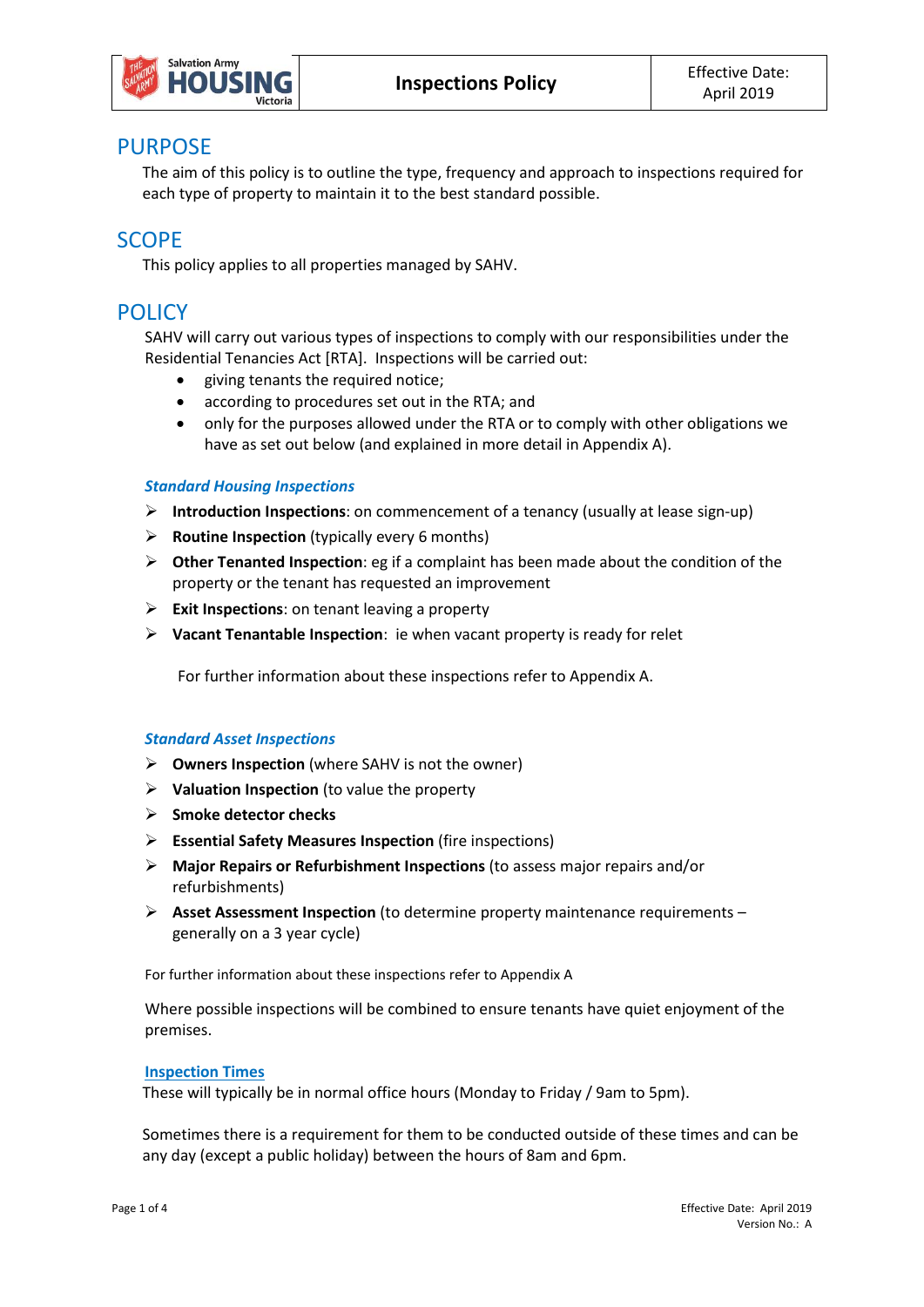## **Tenant Responsibility**

A tenant has a duty to allow SAHV staff a right of entry when the appropriate notice has been given. If access is not permitted, SAHV may issue a Breach of Duty Notice and if necessary, apply to VCAT for a Compliance Order.

It is preferable that the tenant or their representative will be present at the date and time agreed. However, if the tenant is not home, access will be gained using a master key or a locksmith will be engaged if required.

#### **Support Workers**

If the tenant has a Support Worker, that Support Worker may be invited to attend the inspection.

#### **Inspection Notice**

An inspection can be arranged by agreement or by SAHV giving the tenant notice.

#### *By agreement*

SAHV can conduct an inspection at any time by agreement with the tenant. Entry to the property must not be more than seven (7) days after agreement with the tenant.

#### *By notice*

Notice of Inspection will be sent to the tenant by SAHV in writing (including email if applicable) outlining details of the inspection. Typically a notice will be issued at least seven (7) days (allowing for delivery method) before an inspection is due to occur. In some urgent cases notice maybe given 24 hours' in advance (allowing for delivery method).

When an inspection is arranged the tenant must always be provided with;

- reason for the inspection,
- date of inspection,
- time of inspection (this maybe a time range),
- landlord details,
- who will attend (subject to change),
- contact person and their details,
- areas where access will be required,
- advise that if a tenant (or nominated representative) is not available, access will be gained with the use of a master key or locksmith.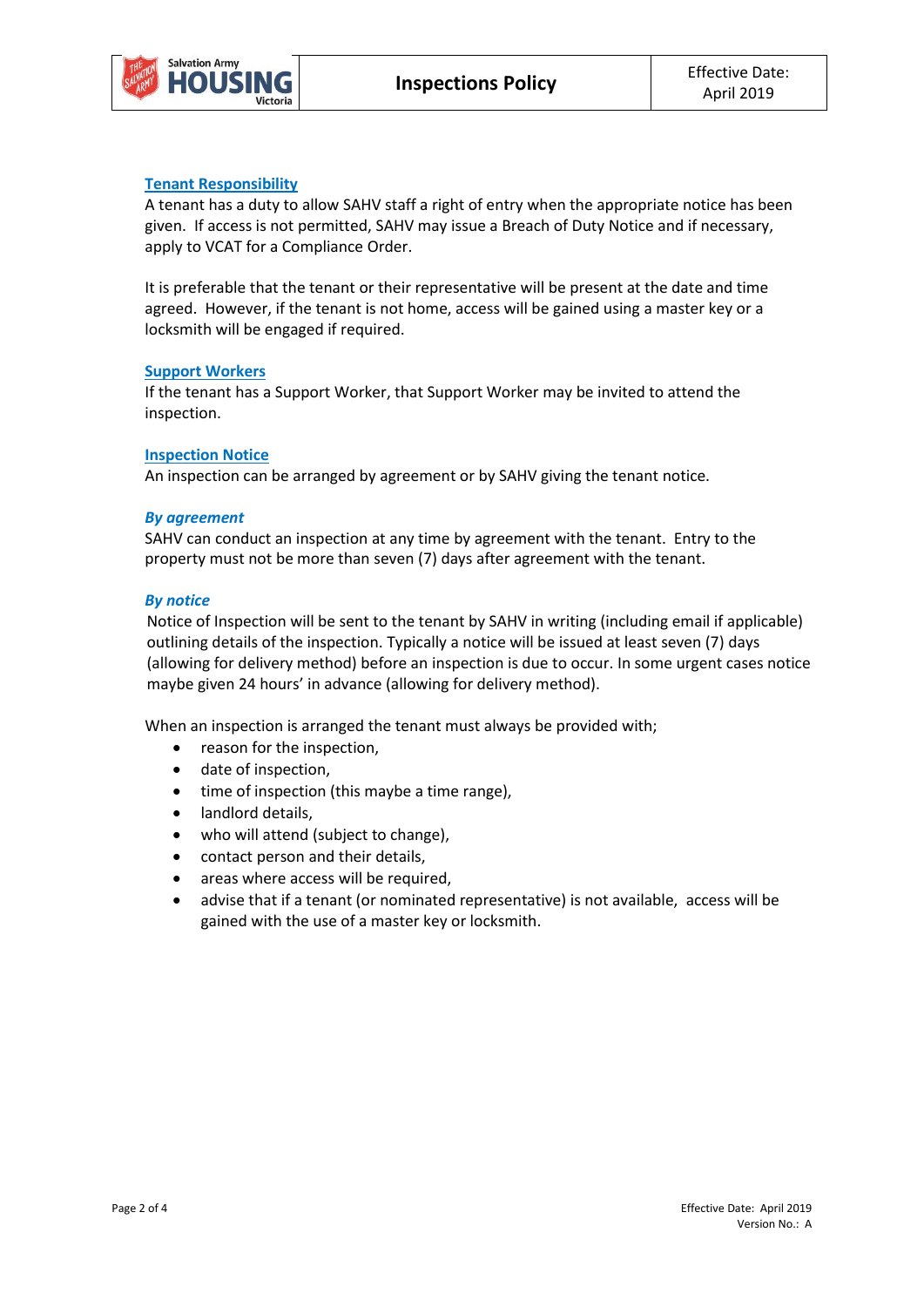# **APPENDIX A**

## **HOUSING INSPECTIONS**

#### **Introduction Inspection**

These are conducted at the start of a tenancy typically at lease signup.

During this inspection a Housing Worker will complete a Property Condition Report which includes where applicable any chattels (white goods, furniture, small goods etc.) relevant to the tenancy and detail any responsive or outstanding planned maintenance works required.

#### **Routine Inspection**

All properties will be inspected between (3) three to six (6) months from the start of a tenancy. They will repeat on six (6) monthly intervals for the duration of a tenancy.

During this inspection Housing Workers check off the Property Condition Report and detail any responsive works required on the property. Housing Workers will also check the condition of completed and on-going maintenance works (responsive, contracted garden contractors etc.) where applicable. They will also seek feedback from the tenant(s) residing at the property on contractor performance.

#### **Other Tenanted Inspection**

It may be necessary to inspect a property for other reasons  $-e.g.$  if a complaint has been made about the condition of the property.

#### **Exit Inspection**

All properties are inspected upon vacancy and property status becoming Vacant Untenable (VUT). At this time, Housing Workers will ascertain:

- a. Whether there are goods left behind that need to be processed,
- b. If the property is in the same condition as per the Property Condition Report less fair were and tear,
- c. If chattels (white goods, furniture, small goods etc.) listed on the Property Condition Report are still present,
- d. If locks need to be changed and/or keys replaced,
- e. If monies owed to the tenant including Bond can be released based on the outcomes of 'a', 'b', 'c' or 'd' above
- f. Any responsive maintenance that maybe required and if it needs to be undertaken before re-tenanting property.
- g. Any chattels (white goods, furniture, small goods etc.) that may be required only when applicable.

#### **Vacant Tenantable Inspection**

Inspections will be undertaken prior to a property status being changed to Vacant Tenantable (VT) and a sign-up arranged. The purpose is to ensure a property is in good condition and tenantable which will include any items identified in the Exit Inspection.

#### **ASSET INSPECTIONS**

#### **Owners Inspection**

This is where the property is not owned by SAHV and the owner wishes to conduct an inspection.

#### **Valuation Inspection**

This is where the property has a complete inspection for the purposes of ascertaining its monetary value.